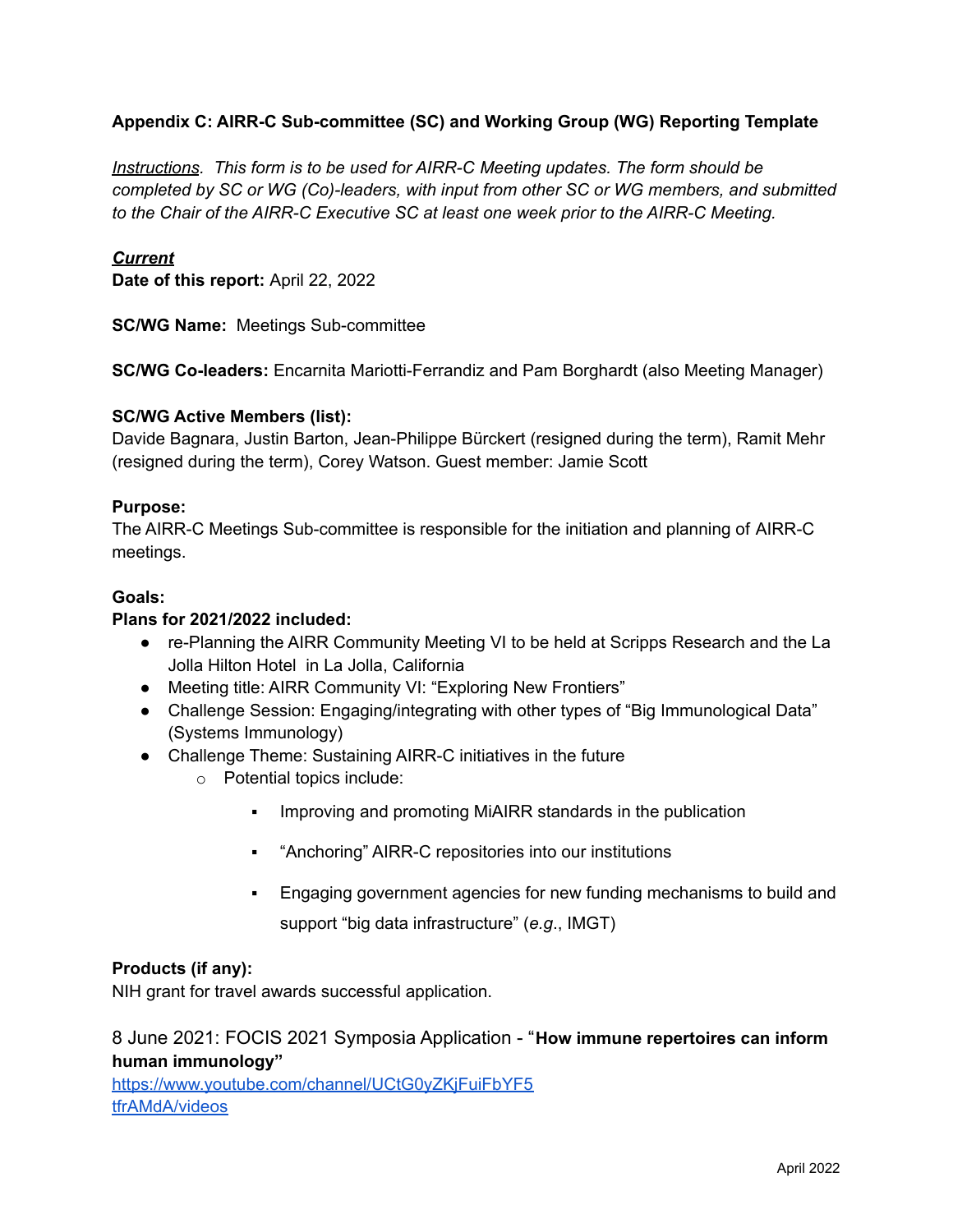# [https://docs.google.com/document/d/1FTTh93RCMhnqFi\\_JrN07LsUTTt8eROskGwvaqbBCbkE/](https://docs.google.com/document/d/1FTTh93RCMhnqFi_JrN07LsUTTt8eROskGwvaqbBCbkE/edit) [edit](https://docs.google.com/document/d/1FTTh93RCMhnqFi_JrN07LsUTTt8eROskGwvaqbBCbkE/edit)

## 17-19 May 2022: AiRR Community Meeting VI: "Exploring New Frontiers"

[https://www.antibodysociety.org/the-airr-community/meetings/airr-community-meeting-v-zoomin](https://www.antibodysociety.org/the-airr-community/meetings/airr-community-meeting-v-zooming-in-to-the-airr-community/) [g-in-to-the-airr-community/](https://www.antibodysociety.org/the-airr-community/meetings/airr-community-meeting-v-zooming-in-to-the-airr-community/)

A lot of meetings since January 2021 (>50) Meeting Minutes

## **Resources (if any):**

Needed resources: Funding for managerial support, support for on-lline services (Zoom, meeting platform), funding from travel awards.

Resources provided: Funds raised through registration fees and corporate sponsorships

### **Progress report on current purpose, goals, products and resources:**

COVID-19 caused a lot of upheaval and uncertainty in our work.

We spent part of the first 9 months of 2021 trying to maintain the initial attempt for the AIRR-C VI meeting to be held in december 2021 at La Jolla. The date motivation was mainly for our annual meeting to be held after the Antibody and Engineering Society meeting.

The progression of the pandemic by waves led the SC to conduct a survey within the AIRR-C members to evaluate the intentions to participate. The results were clear, most of the European people were not allowed to travel to the US (unless a critical obligation) and many US based AIRR-C members were not in favor or allowed to travel either.

In october 2021, we decided to reschedule the meeting in May 2022 after renegotiating once more our contract with the La Jolla Torrey Pines Hilton Hotel. We made the decision to recommend to Executive Sub-Committee that we postpone the in-person meeting to May 2022.

Early 2021, following Jamie's suggestion, we applied to a FOCIS 2021 symposium session (virtual), as a society member of the FOCIS thanks to our affiliation to the TAbS, and with the help of Janice Reichert. Our successful application led to the planning of a 4h meeting, including 7 AIRR-C members as speakers.

## **FOCIS 2021 1st AIRR-C Symposium: "How immune repertoires can inform human immunology" , June 8th 2021 (Virtual)**

The symposium aimed at providing basic and advanced knowledge to the FOCIS community and meeting attendees, not necessarily experts in the AIRR field but definitely with growing interest in it. We focused on providing learnings on:

- how are AIRR-seq data generated, and how they inform the biology of human immune responses.
- what to do, and not do, when studying AIRRs (wet & dry lab aspects), as well as remaining challenges.
- new tools for AIRR-seg data modeling, sharing, and storage.

• history, contributions, and initiatives of The AIRR Community (AIRR-C).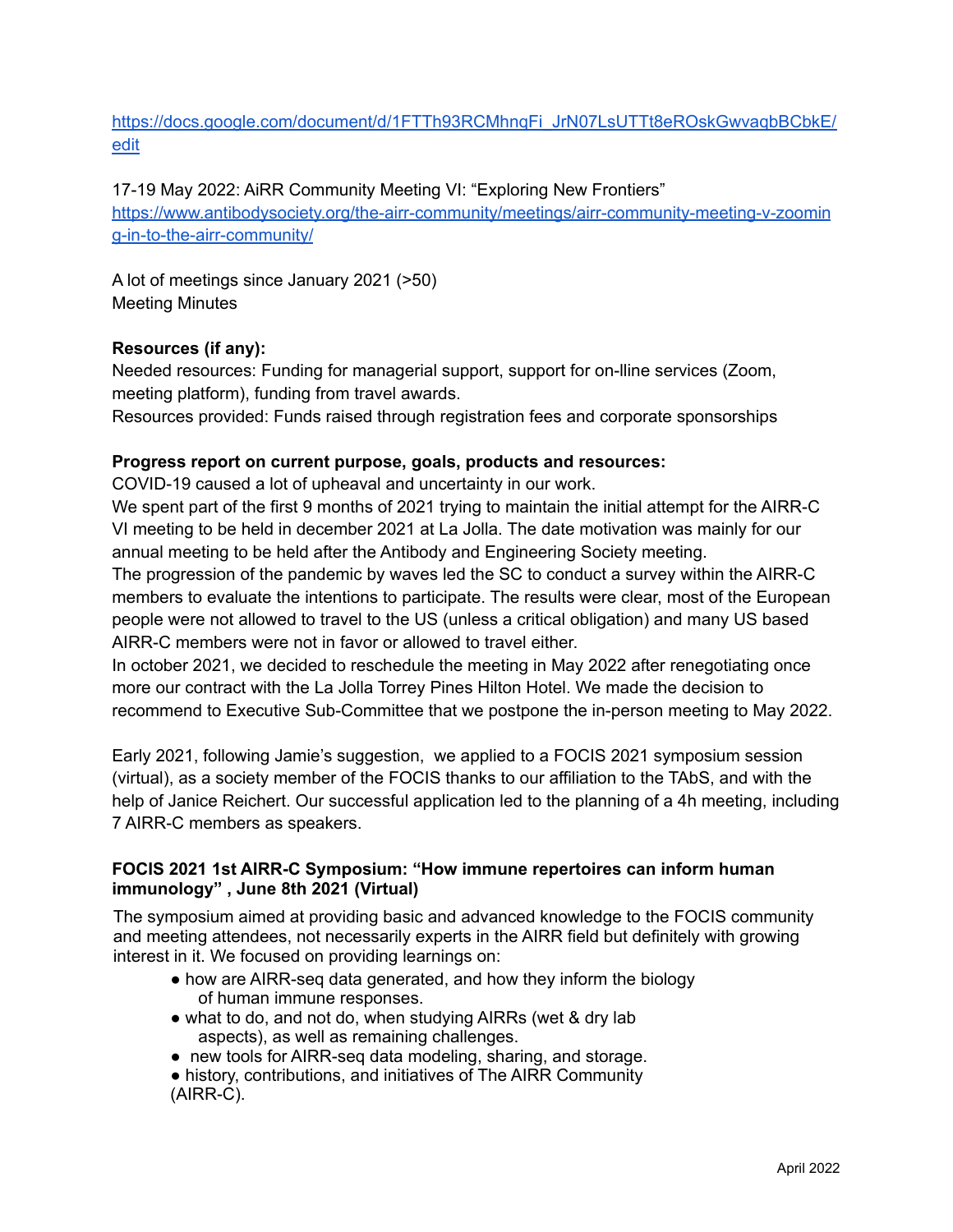- ease to reach out the community for AIRR non-expert researchers
- to find partners and collaborators in this field.

The symposium gathered 89 live viewers, and further attracted 243 on-demand views. The recordings have been recovered and are progressively loaded on the AIRR-C youtube channel. The viewing and spreading continues..

# **AIRR Community Meeting VI:** "Exploring New Frontiers"

Three days in-person sessions including the recurrent AIRR-C Working Group & Sub-committee presentations, scientific basic and biomedical sessions, poster sessions, short talks, software tool demonstrations.

For this 6th meeting, we added several new activities:

- two challenge sessions: systems immunology with invited talks and a session on Encouraging adoption and sustainability of the AIRR-C.
- A mentoring session and activity during the meeting on a voluntary based application for mentors and mentees. 14 mentors and 25 mentees applied.
- An industry meeting networking session organized as round tables to be moderated by AIRR-C WG leaders/active members and industry attendees.

The meeting has been organized with a virtual component: all the talks, tutorial and live demos will be live streamed.

## *Proposed plans for the coming interval:*

**Purpose:** The AIRR-C Meetings Sub-committee is responsible for the initiation and planning of AIRR-C related [meetings](https://www.antibodysociety.org/the-airr-community/meetings/).

## **Goals:**

## **Plans for 2022-23 include:**

- Planning AIRR-C Meeting VII, to be held in spring in Europe
	- o **Theme:** AIRR Community Meeting VII: TBD
	- o **Challenge Theme**: TB
	- o Industrial/sponsor networking events
	- o Software Tool Demonstrations
	- o Poster presentations
	- o Workshops

Possible locations : Norway (grant application on going), Genoa (because already done and quite successful), Spain. The final decision will be made with the renewal of the meeting SC.

- **●** Work with the AIRR Community members to host *ad hoc* meeting opportunities as they arise
- Host an AIRR-C satellite symposium at the annual FOCIS meeting in June 2023
- In collaboration with the Executive Sub-committee, potentially host an AIRR-C forum on values regarding conflict of interest, open science, FAIR data principles, diversity, equity